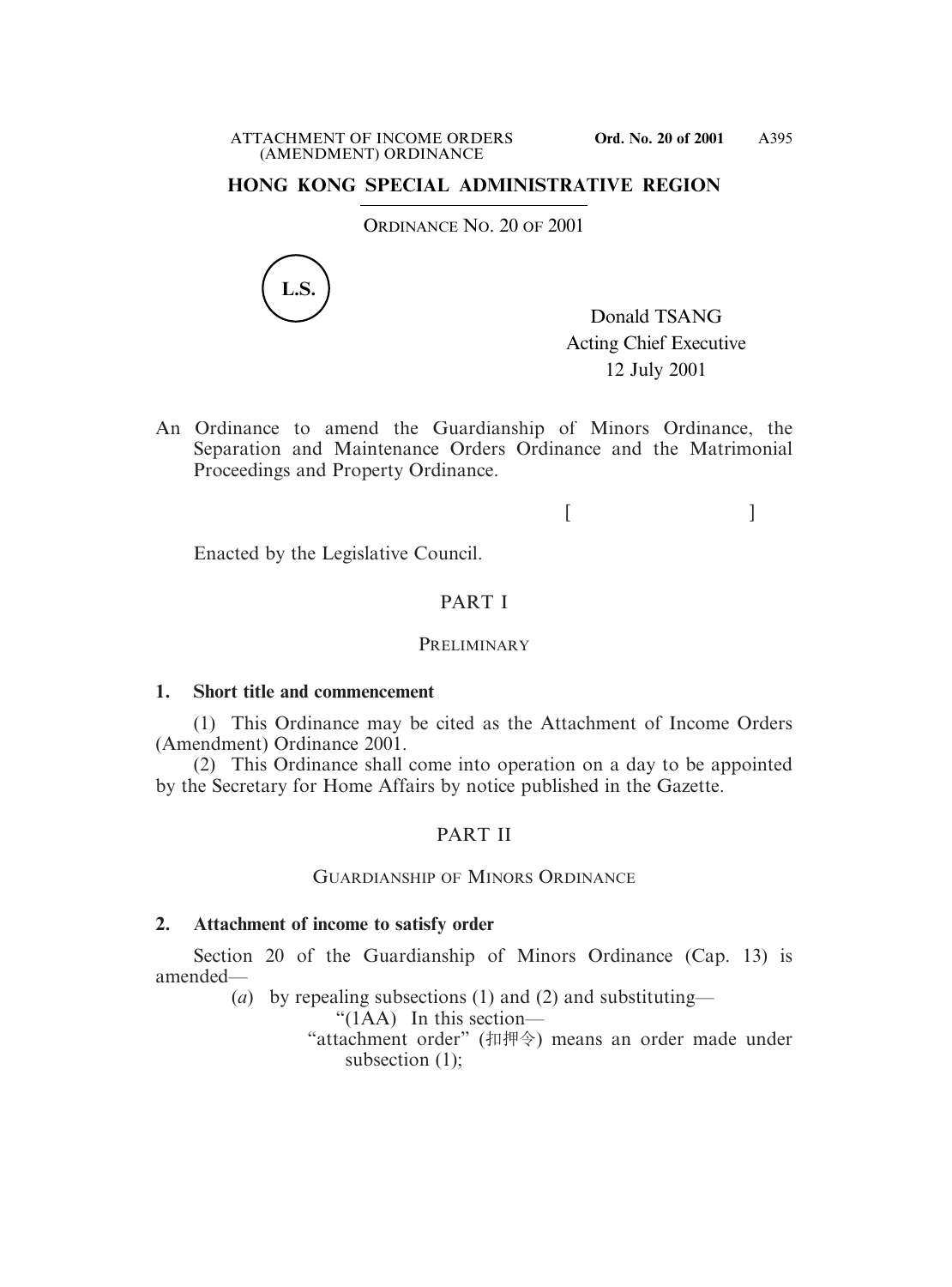"designated payee" (指定受款人) means, in relation to a maintenance order, the person named in that order as the person to whom the maintenance payments are to be made;

"maintenance order" (贍養令) means an order made—

- (*a*) under section  $10(2)(b)$ ,  $11(1)(b)(ii)$ ,  $12(b)(ii)$  or  $13(2)(b)$ ,  $(3)(a)$  or  $(4)$  for periodical payments; or
- (*b*) under section 10(2)(*c*), 11(1)(*b*)(iii) or 12(*b*)(iii) for secured periodical payments; or
- (*c*) under section  $10(2)(a)$ ,  $11(1)(b)(i)$ ,  $12(b)(i)$  or  $13(2)(a)$  for payment of a lump sum by instalments;
- "maintenance payer" (贍養費支付人) means, in relation to a maintenance order, the person against whom that order is made;
- "specified payee" (指明受款人) means, in relation to an attachment order, the person named in that order as the person to whom an amount attached by that order is to be paid.

(1) Where a maintenance order has been made against a maintenance payer and—

- (*a*) (i) a court is satisfied that the payer has without reasonable excuse failed to make any payment which he is required to make by the maintenance order; or
	- (ii) a court is satisfied that there are reasonable grounds to believe that the payer will not make full and punctual payment in compliance with the maintenance order; or
	- (iii) the payer and designated payee agree to the making of an order under this section; and
- (*b*) there is any income capable of being attached payable to the payer,

the court may, in accordance with rules made under subsection (6), order the income to be attached as to the whole or part of the amount payable under the maintenance order and the amount attached to be paid to the specified payee.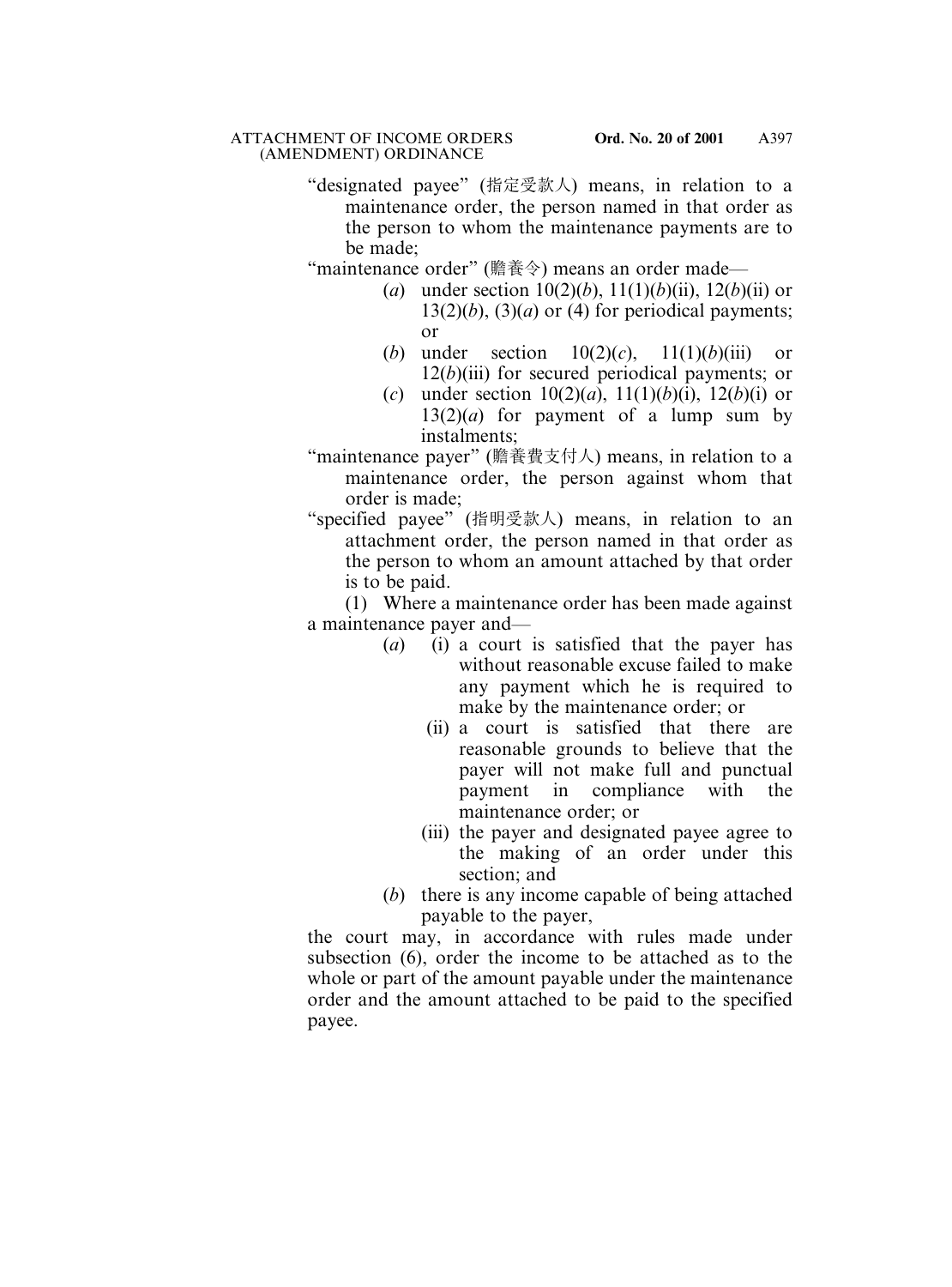(1A) For the purpose of subsection  $(1)(a)(ii)$ , in deciding whether there are reasonable grounds to believe that the maintenance payer will not make full and punctual payment in compliance with the maintenance order, the court shall take into account all the circumstances of the case, including (but not limited to)—

- (*a*) the payer's past record and conduct in discharging his reasonable financial obligation towards the designated payee before any maintenance order is made;
- (*b*) the payer's past record and conduct in connection with the making of maintenance payments to the payee pursuant to the maintenance order or an undertaking in any proceedings; and

(*c*) the risk of the payer dissipating his property.";

(*b*) by adding—

"(2A) The court may, at any time after a maintenance order has been made, including in the same hearing in which the maintenance order is made or varied, make an attachment order.

(2B) An attachment order may be made by the court on its own motion or on the application by the maintenance payer or the designated payee or both.";

- (*c*) in subsection (3)—
	- (i) by repealing "order made under this section (an "attachment order")" and substituting "attachment order";
	- (ii) by repealing "designated" and substituting "specified";
- (*d*) in subsection (6)(*d*) and (*e*), by adding " $\ddot{\mathbf{g}}$ " after " $\ddot{\mathbf{g}}$ ";
- (*e*) by adding—

"(6A) Rules made under subsection (6) may empower the court to dispense with or relax any procedure or abridge any time limit specified in the rules if the court is satisfied that it is fair and reasonable to do so in the circumstances of the case.".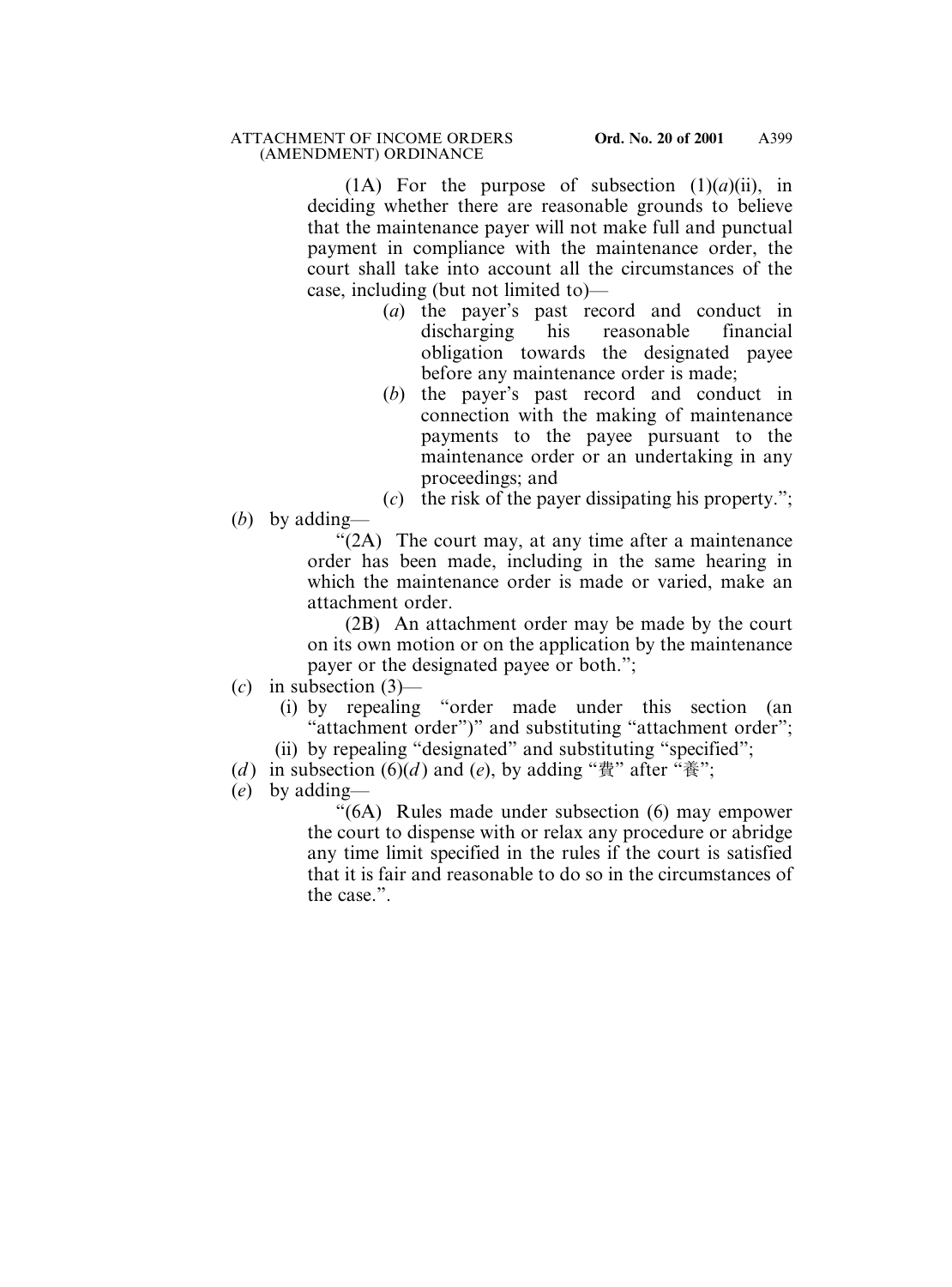## PART III

#### SEPARATION AND MAINTENANCE ORDERS ORDINANCE

#### **3. Attachment of income to satisfy order**

Section 9A of the Separation and Maintenance Orders Ordinance (Cap. 16) is amended—

- (*a*) by repealing subsections (1) and (2) and substituting—
	- " $(1AA)$  In this section—
	- "attachment order" (扣押令) means an order made under subsection (1);
	- "designated payee" (指定受款人) means, in relation to a maintenance order, the person named in that order as the person to whom the maintenance payments are to be made;

"maintenance order" (贍養令) means an order made—

- (*a*) under section  $5(1)(c)$  or (*d*) or 9(1) for periodical payments; or
- (*b*) under section  $5(1)(c)$  or (*d*) for payment of a lump sum by instalments;
- "maintenance payer" (贍養費支付人) means, in relation to a maintenance order, the person against whom that order is made;
- "specified payee" (指明受款人) means, in relation to an attachment order, the person named in that order as the person to whom an amount attached by that order is to be paid.

(1) Where a maintenance order has been made against a maintenance payer and—

- (*a*) (i) a court is satisfied that the payer has without reasonable excuse failed to make any payment which he is required to make by the maintenance order; or
	- (ii) a court is satisfied that there are reasonable grounds to believe that the payer will not make full and punctual payment in compliance with the maintenance order; or
	- (iii) the payer and designated payee agree to the making of an order under this section; and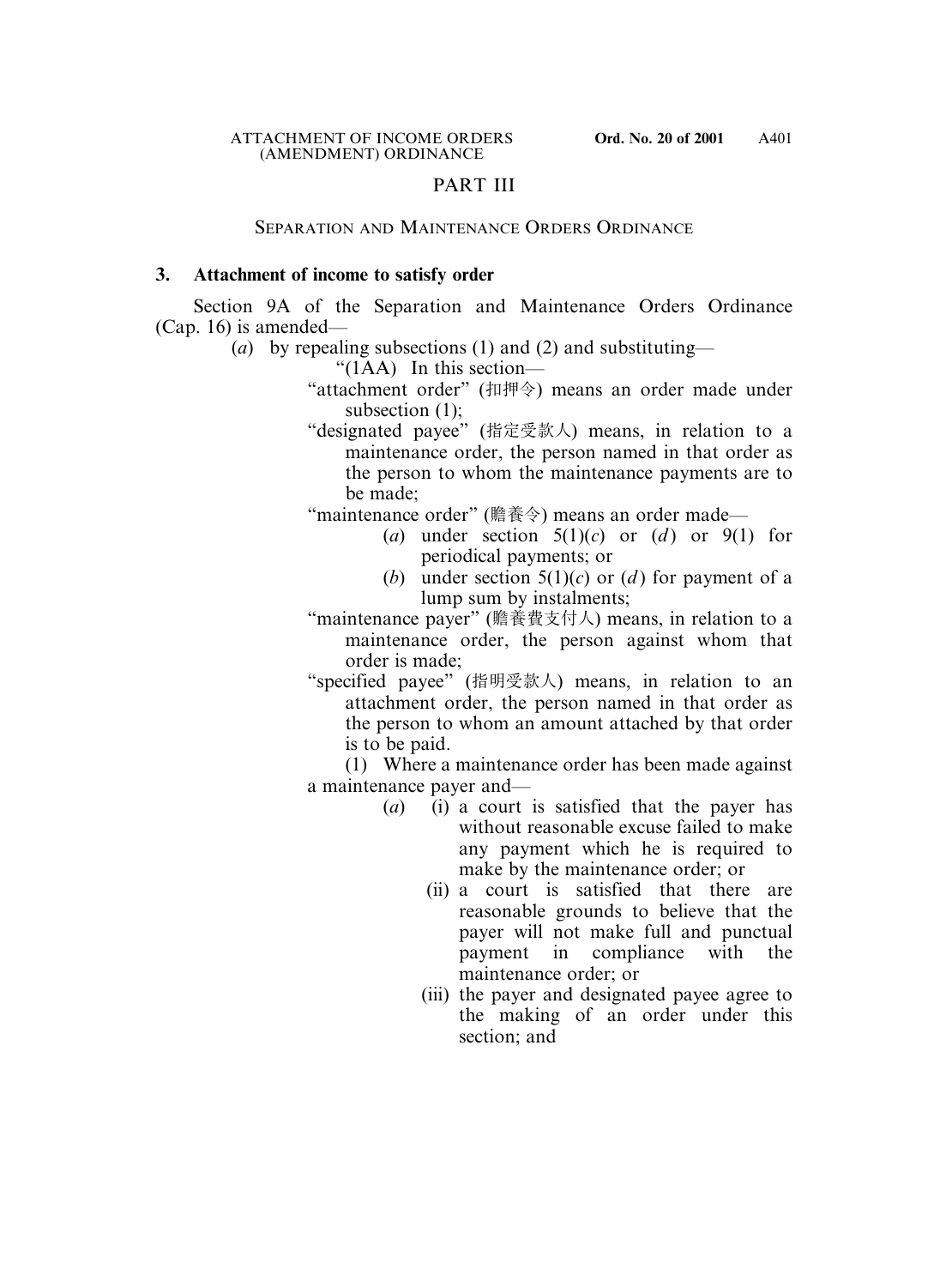(*b*) there is any income capable of being attached payable to the payer,

the court may, in accordance with rules made under subsection (6), order the income to be attached as to the whole or part of the amount payable under the maintenance order and the amount attached to be paid to the specified payee.

(1A) For the purpose of subsection  $(1)(a)(ii)$ , in deciding whether there are reasonable grounds to believe that the maintenance payer will not make full and punctual payment in compliance with the maintenance order, the court shall take into account all the circumstances of the case, including (but not limited to)—

- (*a*) the payer's past record and conduct in discharging his reasonable financial obligation towards the designated payee before any maintenance order is made;
- (*b*) the payer's past record and conduct in connection with the making of maintenance payments to the payee pursuant to the maintenance order or an undertaking in any proceedings; and
- (*c*) the risk of the payer dissipating his property.";
- (*b*) by adding—

"(2A) The court may, at any time after a maintenance order has been made, including in the same hearing in which the maintenance order is made or varied, make an attachment order.

(2B) An attachment order may be made by the court on its own motion or on the application by the maintenance payer or the designated payee or both.";

- (*c*) in subsection (3)—
	- (i) by repealing "order made under this section (an "attachment order")" and substituting "attachment order";
	- (ii) by repealing "designated" and substituting "specified";
- (*d*) in subsection (6)(*d*) and (*e*), by adding " $\ddot{\mathbf{g}}$ " after " $\ddot{\mathbf{g}}$ ";
- (*e*) by adding—

"(6A) Rules made under subsection (6) may empower the court to dispense with or relax any procedure or abridge any time limit specified in the rules if the court is satisfied that it is fair and reasonable to do so in the circumstances of the case.".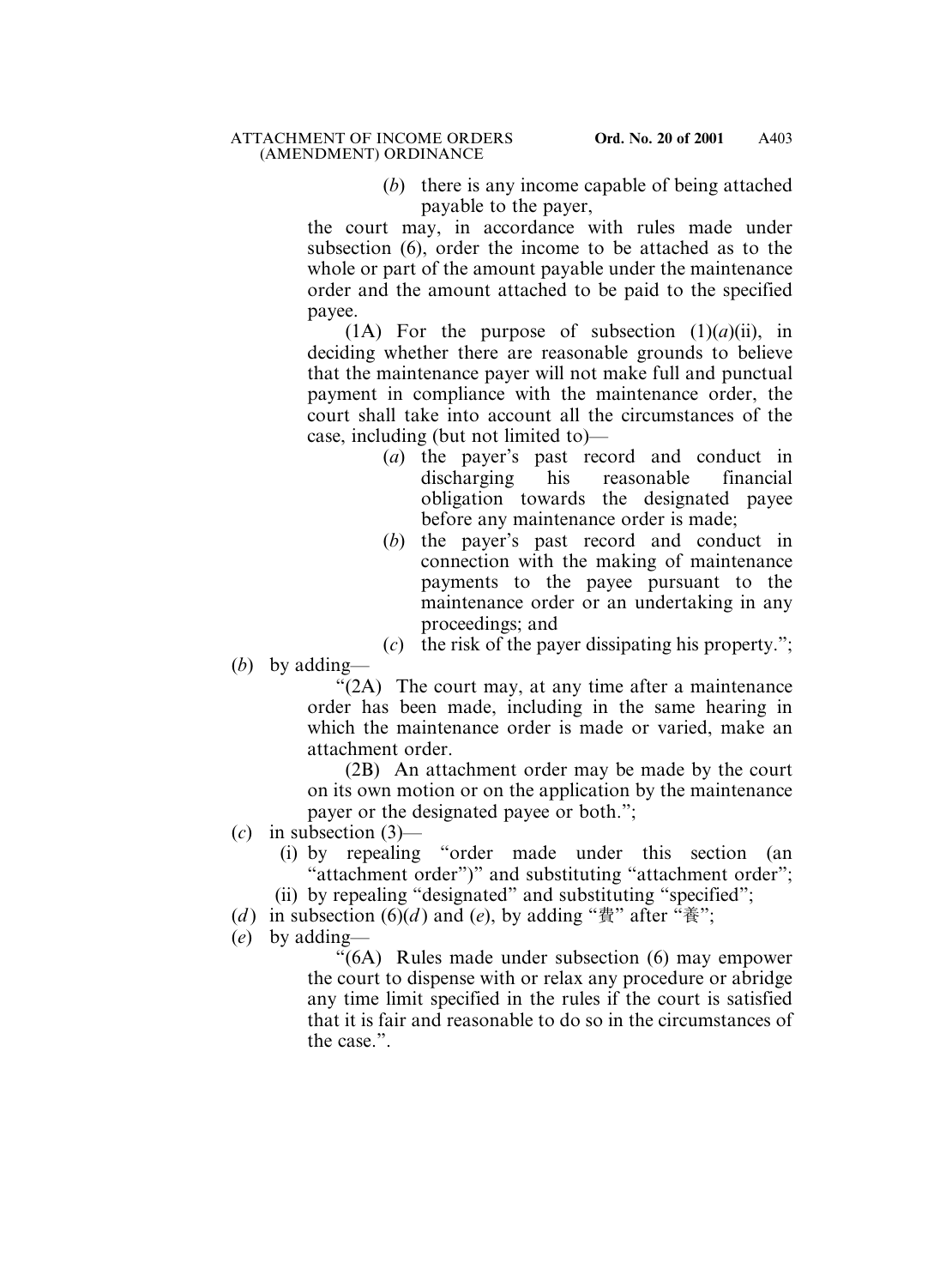## PART IV

### MATRIMONIAL PROCEEDINGS AND PROPERTY ORDINANCE

### **4. Attachment of income to satisfy order**

Section 28 of the Matrimonial Proceedings and Property Ordinance (Cap. 192) is amended—

- (*a*) by repealing subsections (1) and (2) and substituting—
	- " $(1AA)$  In this section—
	- "attachment order" (扣押令) means an order made under subsection (1);
	- "designated payee" (指定受款人) means, in relation to a maintenance order, the person named in that order as the person to whom the maintenance payments are to be made;

"maintenance order" (贍養令) means an order made—

- (*a*) under section 4(1)(*a*), 5(2)(*a*), 8(5) or (6)(*a*) or (*d* ) or 15(4) or (5) for periodical payments; or
- (*b*) under section 4(1)(*b*), 5(2)(*b*), 8(6)(*b*) or (*e*) or 15(4) or (5) for secured periodical payments; or
- (*c*) under section 4(1)(*c*), 5(2)(*c*) or 8(6)(*c*) or (*f*) for payment of a lump sum by instalments;

"maintenance payer" (贍養費支付人) means, in relation to a maintenance order, the person against whom that order is made;

"specified payee" (指明受款人) means, in relation to an attachment order, the person named in that order as the person to whom an amount attached by that order is to be paid.

(1) Where a maintenance order has been made against a maintenance payer and—

- (*a*) (i) a court is satisfied that the payer has without reasonable excuse failed to make any payment which he is required to make by the maintenance order; or
	- (ii) a court is satisfied that there are reasonable grounds to believe that the payer will not make full and punctual payment in compliance with the maintenance order; or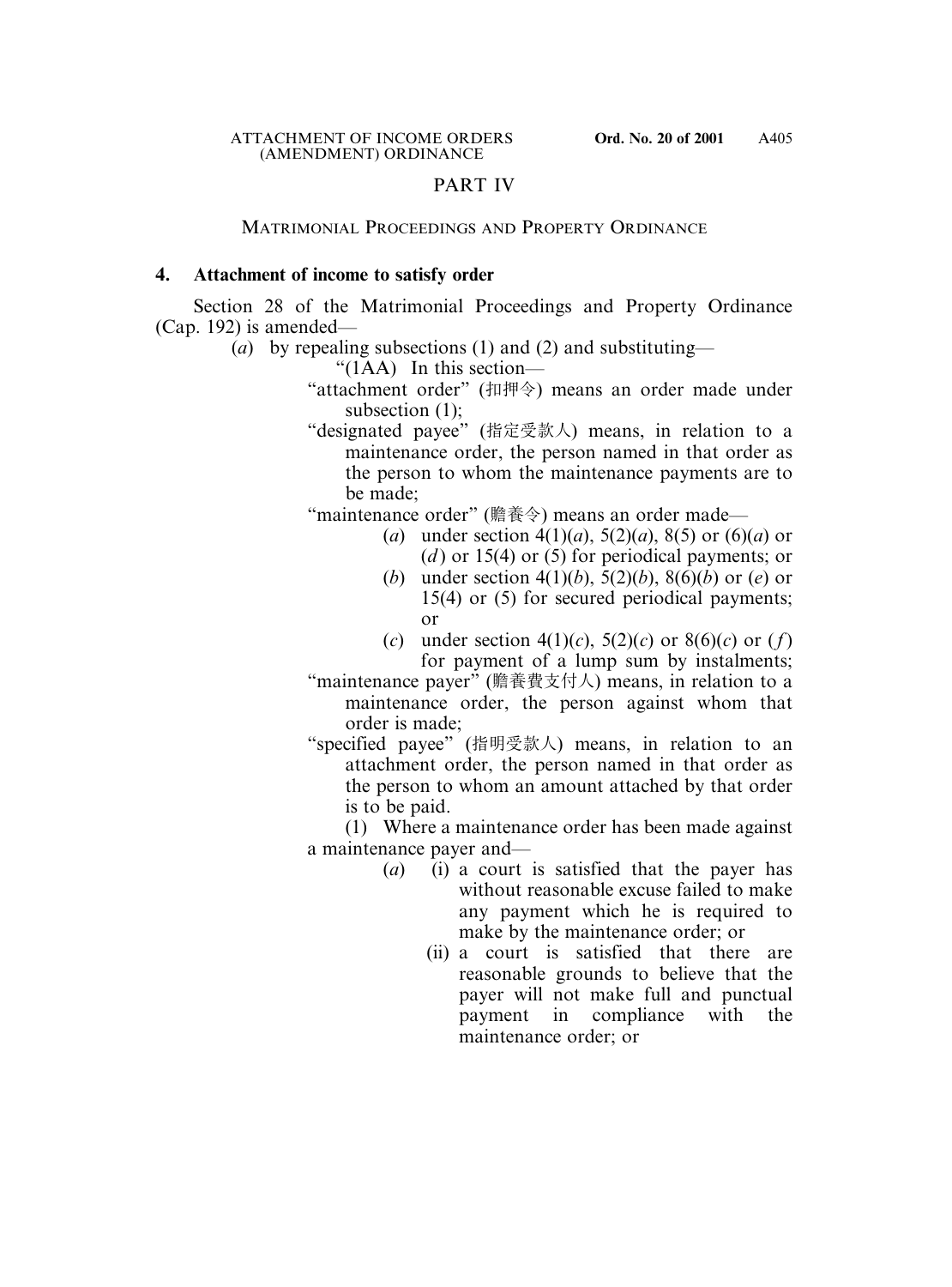- (iii) the payer and designated payee agree to the making of an order under this section; and
- (*b*) there is any income capable of being attached payable to the payer,

the court may, in accordance with rules made for the purpose of subsection (6), order the income to be attached as to the whole or part of the amount payable under the maintenance order and the amount attached to be paid to the specified payee.

(1A) For the purpose of subsection  $(1)(a)(ii)$ , in deciding whether there are reasonable grounds to believe that the maintenance payer will not make full and punctual payment in compliance with the maintenance order, the court shall take into account all the circumstances of the case, including (but not limited to)—

- (*a*) the payer's past record and conduct in discharging his reasonable financial obligation towards the designated payee before any maintenance order is made;
- (*b*) the payer's past record and conduct in connection with the making of maintenance payments to the payee pursuant to the maintenance order or an undertaking in any proceedings; and
- (*c*) the risk of the payer dissipating his property.";
- (*b*) by adding—

"(2A) The court may, at any time after a maintenance order has been made, including in the same hearing in which the maintenance order is made or varied, make an attachment order.

(2B) An attachment order may be made by the court on its own motion or on the application by the maintenance payer or the designated payee or both.";

(*c*) in subsection (3)—

(i) by repealing "order made under this section (an "attachment order")" and substituting "attachment order";

(ii) by repealing "designated" and substituting "specified";

(*d*) in subsection (6)(*d*) and (*e*), by adding " $\ddot{\mathbf{g}}$ " after " $\ddot{\mathbf{g}}$ ";